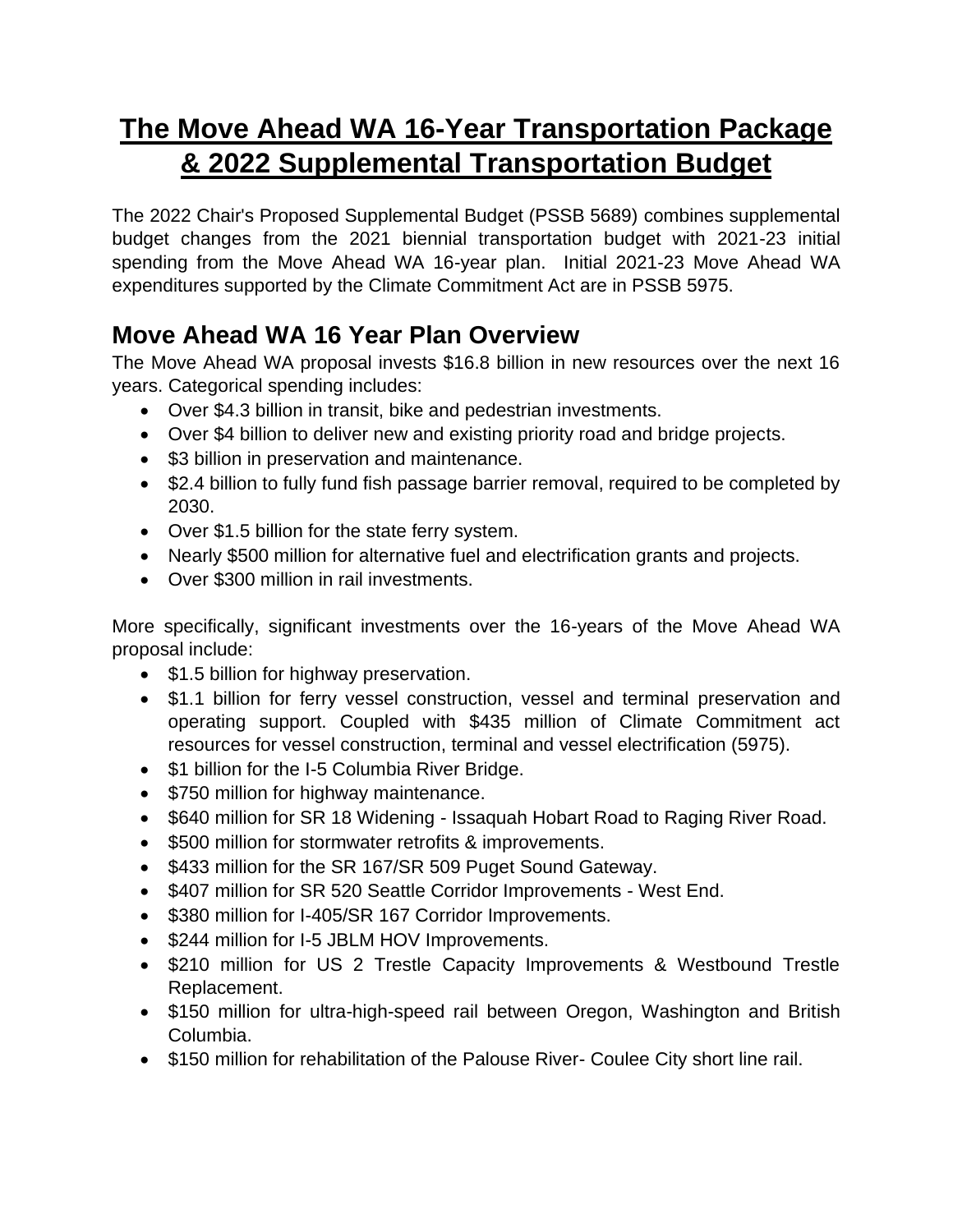The resources assumed to support the 16-year Move Ahead WA spending include:

- \$5.4 billion in resources from the Climate Commitment Act.
- \$5 billion in resources from ESSB 5974, which includes an exported fuel credit system, increasing plate fees, and other revenue changes.
- \$3.4 billion in additional federal funds provided in the Federal Infrastructure Investment and Jobs Act (IIJA).
- \$2 billion from a direct one-time state general fund transfer (in addition to other kinds of time limited support).
- \$956 million from utilizing existing bond authority.

For more details, please see the LEAP transportation documents posted on fiscal.wa.gov.

#### **Move Ahead WA Initial Operating Investments 2021-23 Highlights**

- \$47 million for highway system maintenance.
- \$2.5 million for an Interstate 5 planning and environmental linkage study, and to advance a central Seattle Interstate 5 lid.
- \$2 million for the Pre-Apprenticeship & Supportive Services (PASS) Grant Program, including \$1.5 million for expansion of the PASS program to support apprenticeships and workforce development in the maritime industry.
- \$2 million for enhanced funding to the Office of Minority and Women Business Enterprise to increase the number of certified women and minority-owned contractors in the transportation sector.
- \$1 million for implementation costs associated with the revenue changes in the Move Ahead WA transportation package.
- \$550,000 to enhance the existing foster care driver's license support activities.
- \$141,000 for ESSB 5815 (homeless identicard), a program to provide persons experiencing homelessness a taxpayer-funded identicard on a one-time basis.

#### **Move Ahead WA Initial Capital Investments 2021-23 Highlights in PSSB 5689**

Highway preservation, stormwater, and traffic operations. Of the \$3 billion provided for preservation and maintenance over the 16-year plan, in 2021-23 the Move Ahead WA program provides \$140 million for additional highway preservation activities, \$10 million for stormwater retrofits & improvements, and \$3.1 million for traffic operations enhancements.

Funding for Previously Authorized Projects. The Move Ahead WA program provides an additional \$1.4 billion over 16 years for previously authorized projects with funding shortfalls, including the following amounts in 2021-23:

- \$268 million for I-405/SR 167 Corridor Improvements,
- \$70.8 million for SR 520 Seattle Corridor Improvements West End,
- \$10.8 million for I-5/NB Marine View Dr to SR 529, and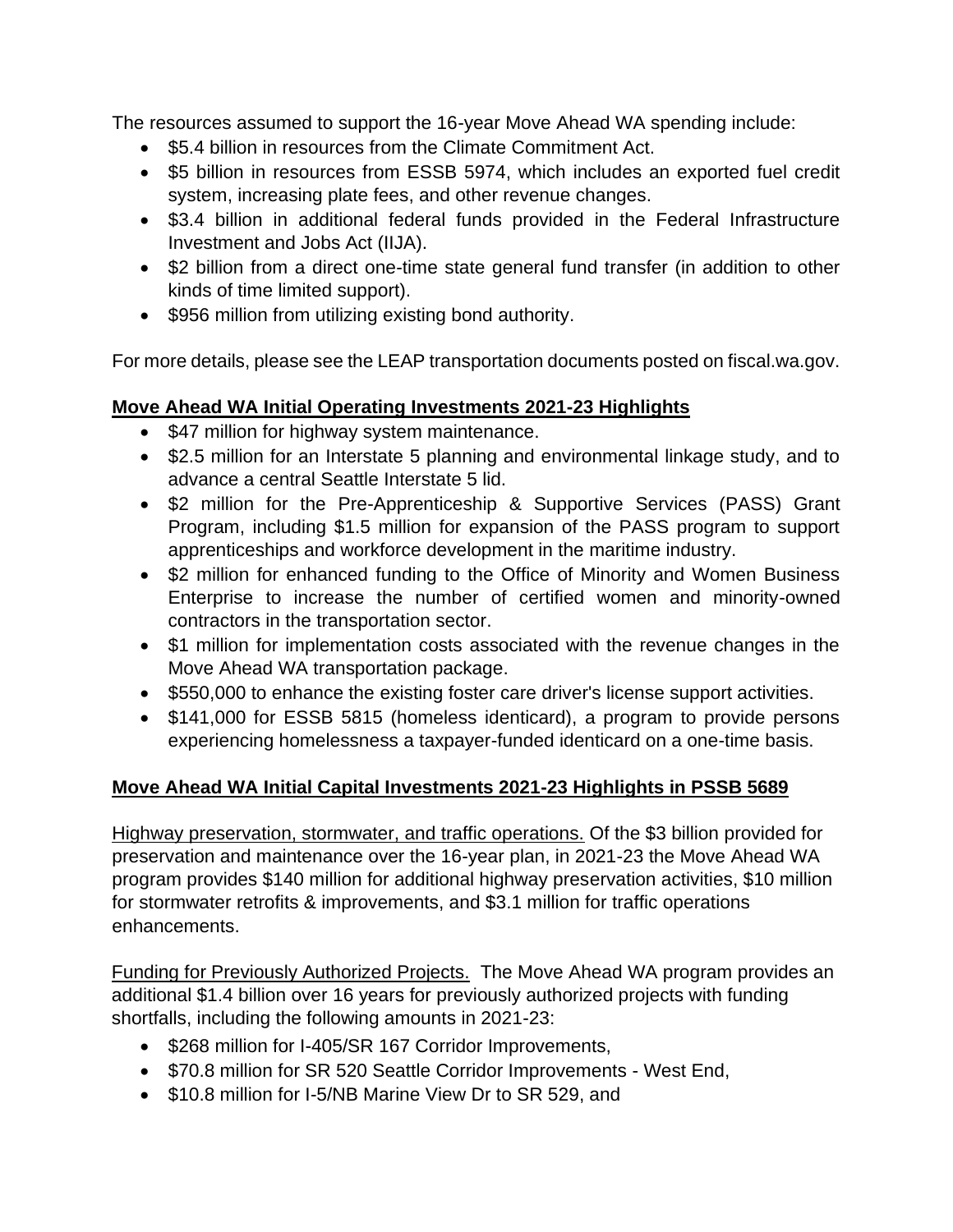• \$7.2 million for SR 167/SR 509 Puget Sound Gateway.

New Highway and Road Projects. The Move Ahead WA program provides funding for new projects in 2021-23 including:

- \$35 million for Port of Tacoma Road, East of I-5,
- \$25 million for SR 99 BAT Lanes: 148th St SW to Airport Rd Everett,
- \$20.6 million for 224th Corridor Completion,
- \$17 million for the 42nd Ave Bridge,
- \$13.5 million for the I-5 Columbia River Bridge,
- \$10 million for the Poplar Way Bridge, and
- \$8 million for a SR 305/Suquamish Way Access Road.

Rail Projects. The Move Ahead WA program provides \$8.5 million in funding for the Palouse River - Coulee City short line rail rehabilitation in 2021-23.

#### **Move Ahead WA Initial Climate Commitment Act 2021-23 Spending Allocations in PSSB 5975**

The Climate Commitment Act of 2021 provides \$5.4 billion over 16 years for transportation investments that reduce carbon emissions. For more details, please see the LEAP transportation documents posted on fiscal.wa.gov.

The following is a summary of 2021-23 new spending, the first year of transportation spending supported by Climate Commitment Act revenues.

Active Transportation:

- \$6.9 million for Bike and Pedestrian Projects with prioritization for projects for overburdened communities.
- \$6.8 million for Safe Routes to School.
- \$5.6 million for Bike and Pedestrian Grants.
- \$3 million for Complete Streets through the Transportation Improvement Board.

Transit Programs and Projects:

- \$50 million for Ultra-High-Speed Rail. Funds will be held in reserve status until utilization as a match for federal funds.
- \$29.8 million for Transit Support Grants.
- \$14.1 million for Special Needs Transportation Grants.
- \$4.7 million for Green Transit Grants.
- \$4.7 million for Transit Projects with prioritization for projects for overburdened communities.
- \$1 million for Transit Coordination Grants.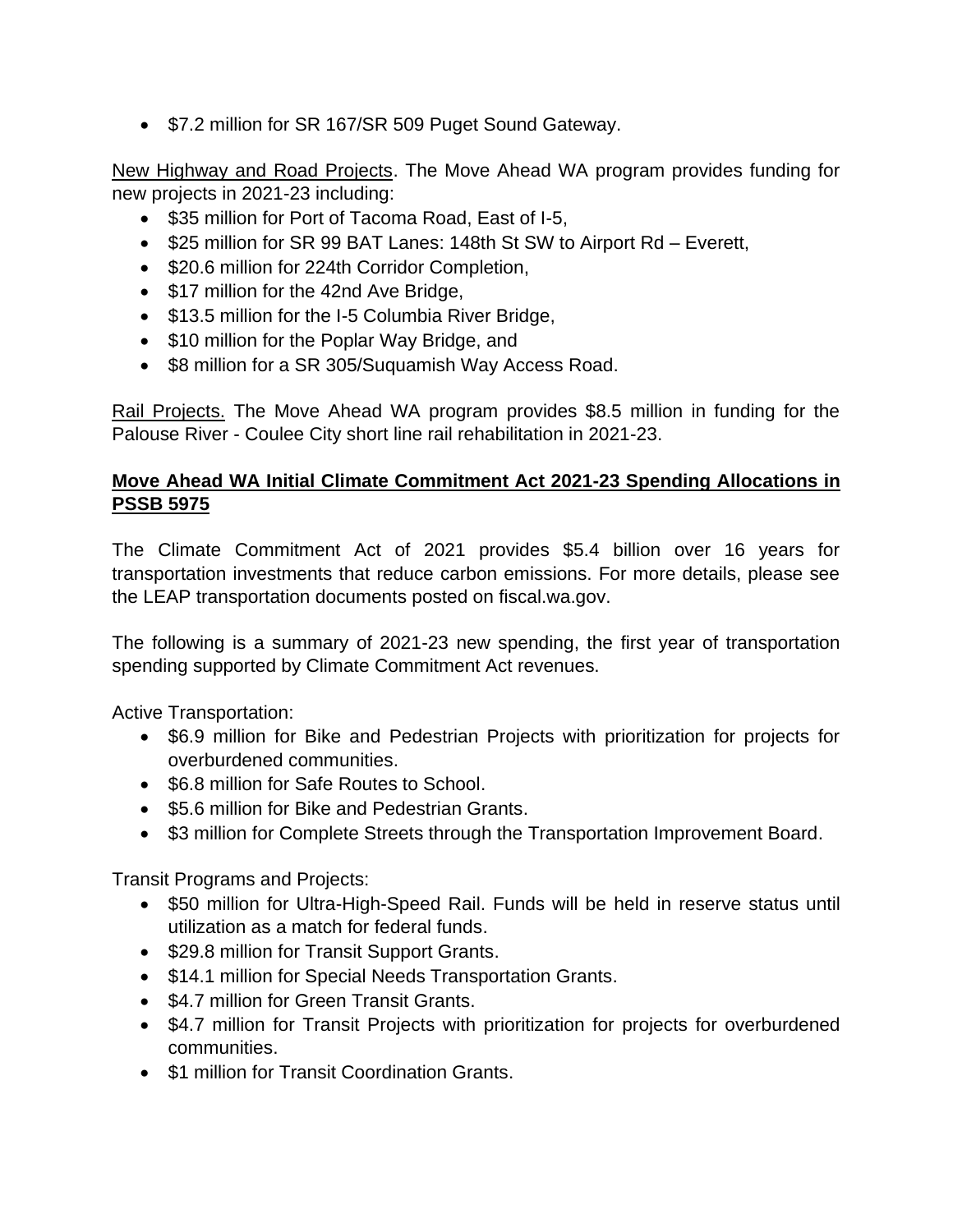• \$600,000 to the state ferry operating account to backfill the cost of fare-free ridership for those 18 years old and younger.

#### **Other Move Ahead WA Items:**

- Provisions within PSSB 5689, PSSB 5975 and the Move Ahead WA resources bill ESSB 5974 for transit, rail and ferries allow for youth 18 years of age and younger to ride free:
	- o Transit support grants are distributed to transit agencies that adopt a farefree policy for youth 18 years and younger.
	- o The Transportation Commission must enact a fare-free policy for all 18 and younger on Washington State Ferries by October 1, 2022.
	- o WSDOT will work with ODOT to submit a fare revision request to Amtrak for passengers 18 and younger to ride free on the Cascades corridor.
- Substitute Senate Bill 5488 transfers \$130 million over 10 years from the general fund to the Tacoma Narrows Toll Bridge Account outside of the supplemental budget's resource plan. The bill states legislative intent that the Transportation Commission will adjust tolls with the intended goal of maintaining two-axle toll rates at no more than 75 cents lower than current rates.

# **2022 Supplemental Changes**

The 2022 Chair's Proposed Supplemental Transportation Budget includes just over \$12 billion in appropriation authority, an increase of \$200 million from the 2021 enacted supplemental budget. This increase is a combination of

- Increases of \$950 million in reappropriations being moved from the 2019-21 to the 2021-23 biennium for delayed capital project activity.
- Decreases from planned project spending in 2021-23 being delayed into 2023-25 or beyond.
- Decreases due to removal of a double appropriation of federal and state funding for fish passage barrier removals.
- Increases attributable to spending from the first year of the Move Ahead WA package.

An additional \$127 million in spending is included in PSSB 5975, combining with PSSB 5689 for a total of \$12.2 billion spending authorized in 2021-23.

#### **Regular supplemental budget resources:**

Even after downward adjustments under the February 2022 forecast, most transportation revenue sources remain above the March 2021 forecast which was used to develop the 2021-23 biennial transportation budget. Specifically, for the 2021-23 biennium transportation revenue is up from the March 2021 forecast by \$35 million or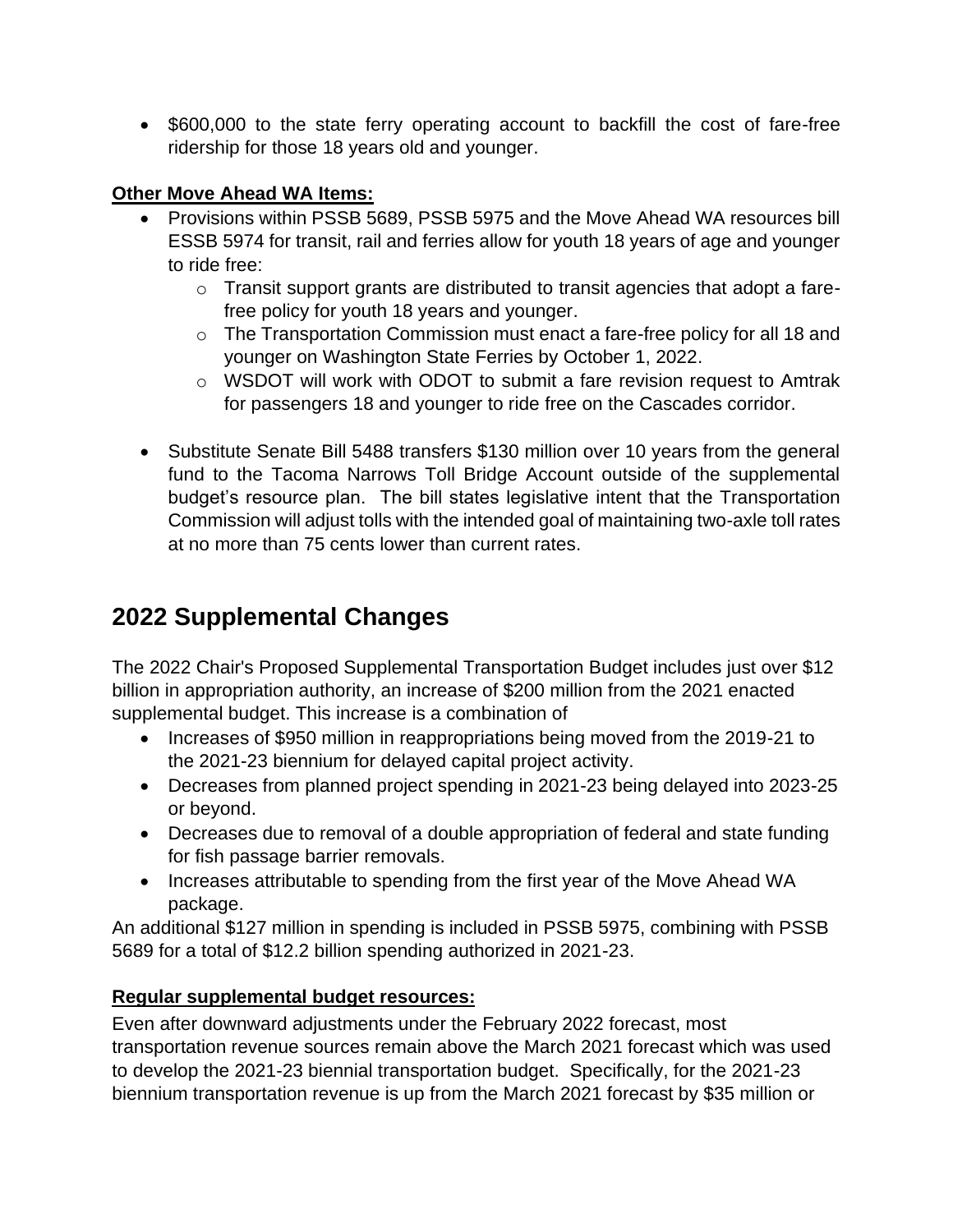0.5%. Next biennium, transportation revenues are also up from the March 2021 forecast by \$111 million or 1.6%. Over the next 10 years, transportation revenue projections are up from the March 2021 forecast by \$501 million or 1.4%. The exceptions are vehicle fees and ferry fares which reflect continued recalibration of the impacts of the pandemic and the timing of revenue recovery.

American Rescue Plan Act of 2021 funds remain as part of assumed revenues, supporting accounts which saw Covid-19 related revenue reductions (\$600 million). \$400 million is being used for water infrastructure investments to remove fish barriers.

As in prior years, the budget proposal is further supported by federal formula funds, bond sales, and some pre-existing account balances.

When overlaid with the Chair's 16-year spending plan, the increase in base revenues noted above has allowed all major transportation accounts to show a positive balance through the next 5 years. This has not been the case since 2019.

#### **Regular supplemental budget spending:**

#### *Operating*

#### **Vacancy Savings**

A net of \$73.6 million in savings are assumed in the larger transportation agencies based on estimated staff vacancies due to higher-than-expected turnover and hiring challenges. The amounts below reflect the net savings after setting aside contingency funds for additional costs for contracted services, overtime, and other costs associated with maintaining operational capacity, project delivery, and customer service levels.

- \$37 million in savings in the larger operating programs of the Washington State Department of Transportation.
- \$22.2 million in additional savings in the Washington State Patrol (in addition to \$28 million in vacancy savings assumed in the original 2021-23 budget).
- \$14.4 million in savings in the Department of Licensing.

#### **WSDOT Public/Private Partnerships**

• \$13.1 million from the Infrastructure Investment and Jobs Act to implement the National Electric Vehicle Program, at the direction of the Interagency EV Coordinating Council.

#### **WSDOT Rail**

• \$4 million for coordination and planning of the ultra-high-speed ground transportation corridor between British Columbia, Washington and Oregon.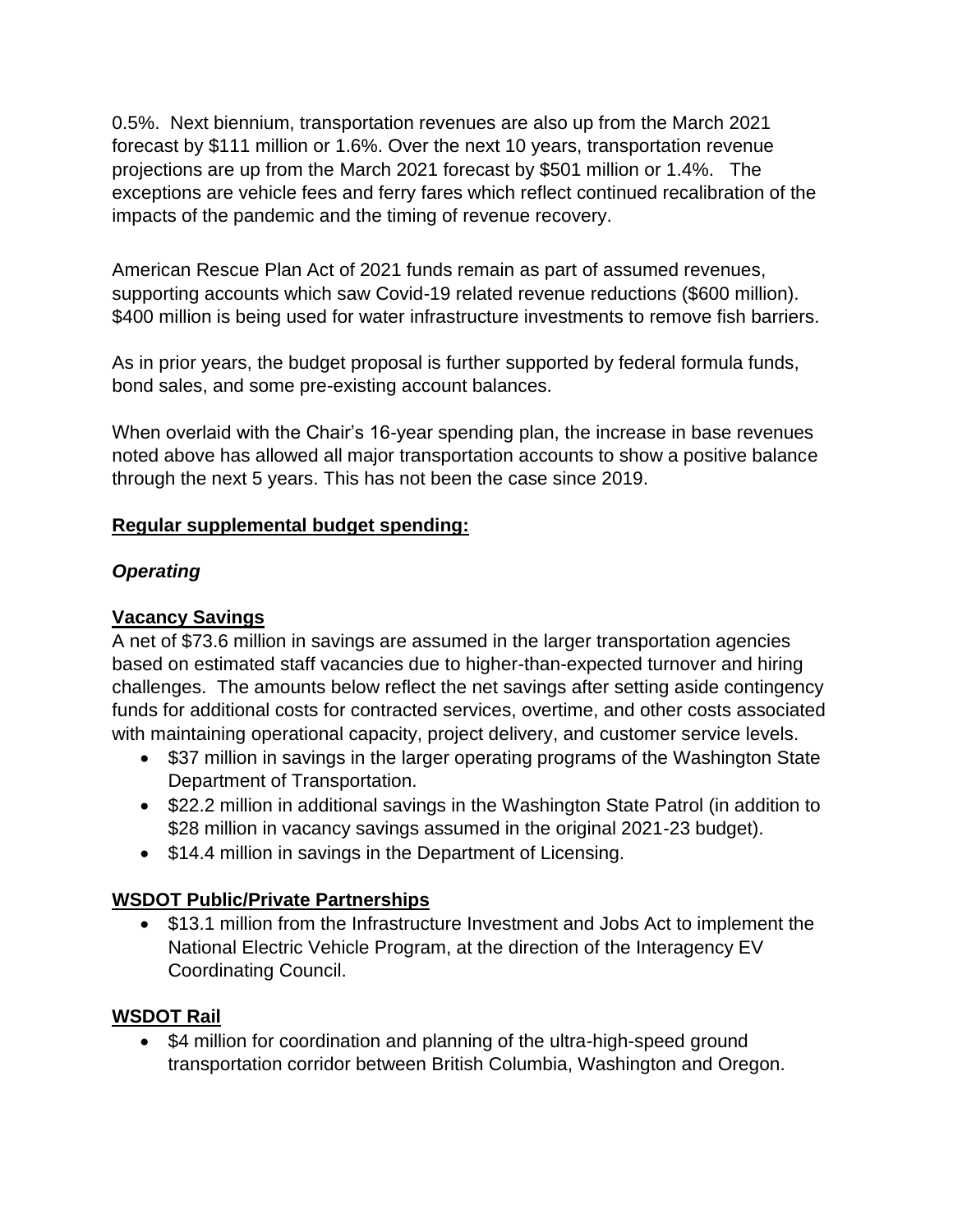#### **Transportation Commission**

- \$500,000 for a pilot program to support reforming EV incentives to prioritize getting the largest gasoline users to switch to EVs first.
- \$250,000 for an Interstate 405 low-income driver tolling relief pilot project.

#### **Department of Commerce**

- \$1 million from the Infrastructure Investment and Jobs Act to provide staff support for the Interagency EV Coordinating Council in order to help implement the National Electric Vehicle Program.
- \$10,000 to initiate development of a process to select projects to advance the research, development, or manufacturing of new sustainable aviation technologies.

#### **Washington Traffic Safety Commission**

- \$535,000 for a public awareness campaign regarding the "slow down and move over law" when approaching emergency/work zones.
- \$400,000 for active transportation grants supported by the Cooper Jones Active Transportation Safety Account.
- \$350,000 to study the illegal use of personal electronic devices by vehicle drivers in areas of the state with high collision rates.

#### **Washington State Ferries**

- \$9.0 million for workforce development, recruitment and retention.
- \$1.5 million expansion of pre-apprenticeship training to support the maritime industry.
- \$250,000 to study passenger demographics.

#### **Other WSDOT**

- \$9.2 million to replace obsolete equipment, including \$2 million specifically for snow removal equipment.
- \$4 million from the Waste Tire Removal Account to address safety risks and public health concerns associated with the clean-up of homeless encampments on WSDOT-owned rights-of-way and to implement E2SSB 5662 (right-of-way camping/housing).
- \$3.6 million for additional insurance costs for the SR 520 Bridge and Tacoma Narrows Bridge.
- \$1.2 million for increased asbestos abatement and related contracting costs in WSDOT facilities.
- \$1 million to hire a contractor to develop and implement community workforce agreements and to hire 4 FTE workforce development staff to serve as subject matter experts on federal and state civil rights laws.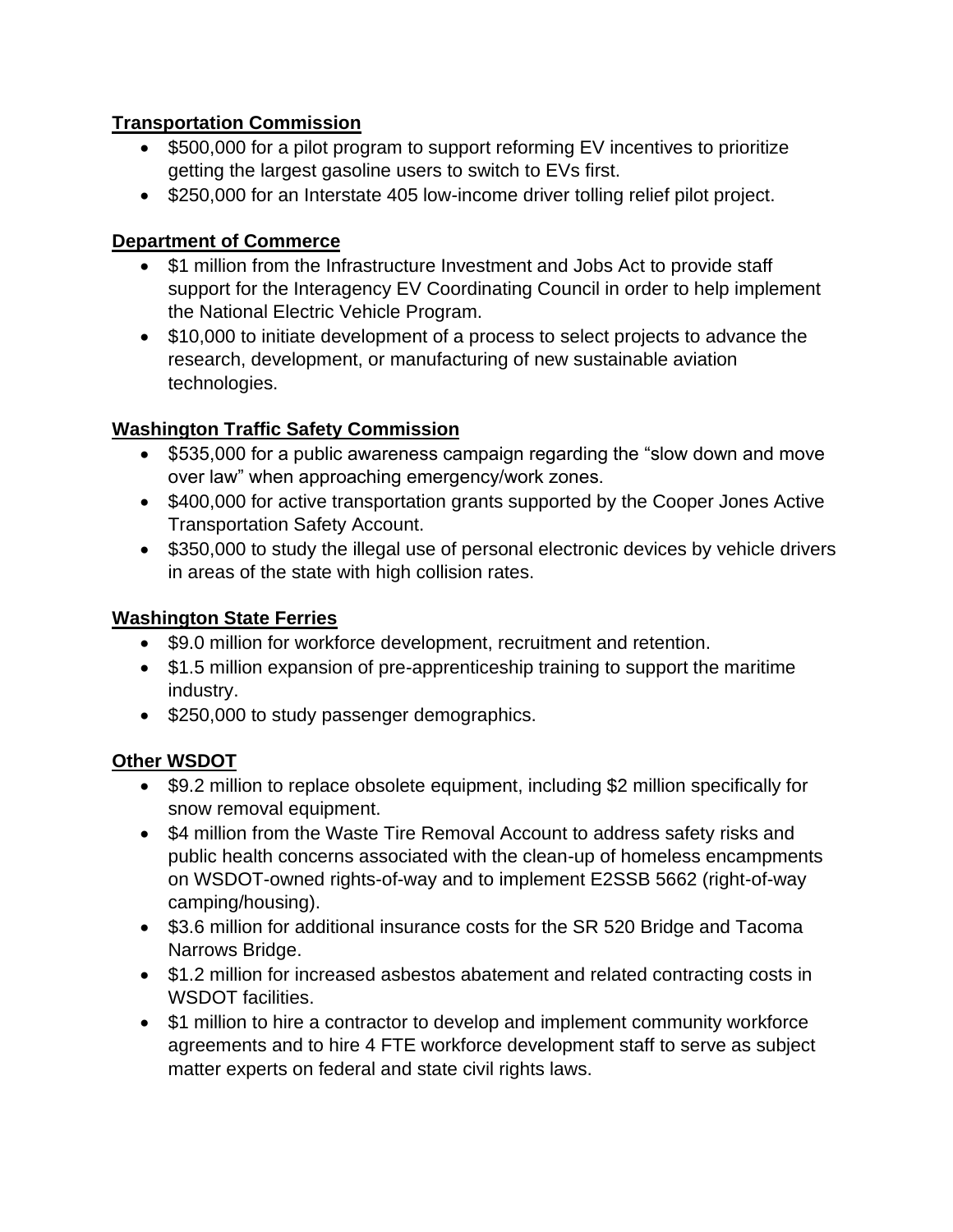- \$700,000 for WSDOT to contract with the State Auditor's Office for a performance audit of the electronic toll collection system.
- \$600,000 for the City of Seattle's office of planning and community development to support an equitable development initiative to reconnect the South Park neighborhood, currently divided by State Route 99.
- \$526,000 for implementation of the Healthy Environment for All (HEAL) Act approved by the Legislature (Chapter 314, Laws of 2021).
- \$500,000 for Thurston Regional Planning Council to conduct a study examining: 1) options for multimodal high-capacity transportation to serve travelers on the I-5 corridor between central Thurston County (Olympia area) and Pierce County, and 2) the feasibility, need, and potential governance and funding structures for passenger-only ferry service between the cities of Olympia and Seattle.
- \$450,000 for the department to continue to develop a performance-based project evaluation model.
- \$300,000 for implementation of SSB 5907 (roadside safety measures).
- \$235,000 for implementation of noxious weed control legislation approved by the Legislature (Chapter 217, Laws of 2021).
- \$100,000 in savings is assumed from recovery of credit card and other financial transaction costs related to the collection of special permit fees imposed under RCW 46.44.0941 for driver and vehicle fee transactions beginning January 1, 2023.

## **State Patrol**

- \$13.8 million for 10% salary increases for troopers, sergeants, lieutenants, and captains.
- \$1.2 million for tenant improvements and staffing increases for the new state toxicology laboratory in Federal Way.
- \$1 million for additional diversity, equity and inclusion efforts, including contracting for external psychological examinations and additional independent oversight.

#### **Department of Licensing**

- \$727,000 for additional staff to process public records requests.
- \$618,000 to study licensing requirement for commercial drivers, additional processing cost associated with medical certificates for commercial drivers, and implementation of SSB 5631 (human trafficking disqualification for a commercial driver's license).

## *Capital*

#### **Fish passage barrier correction**